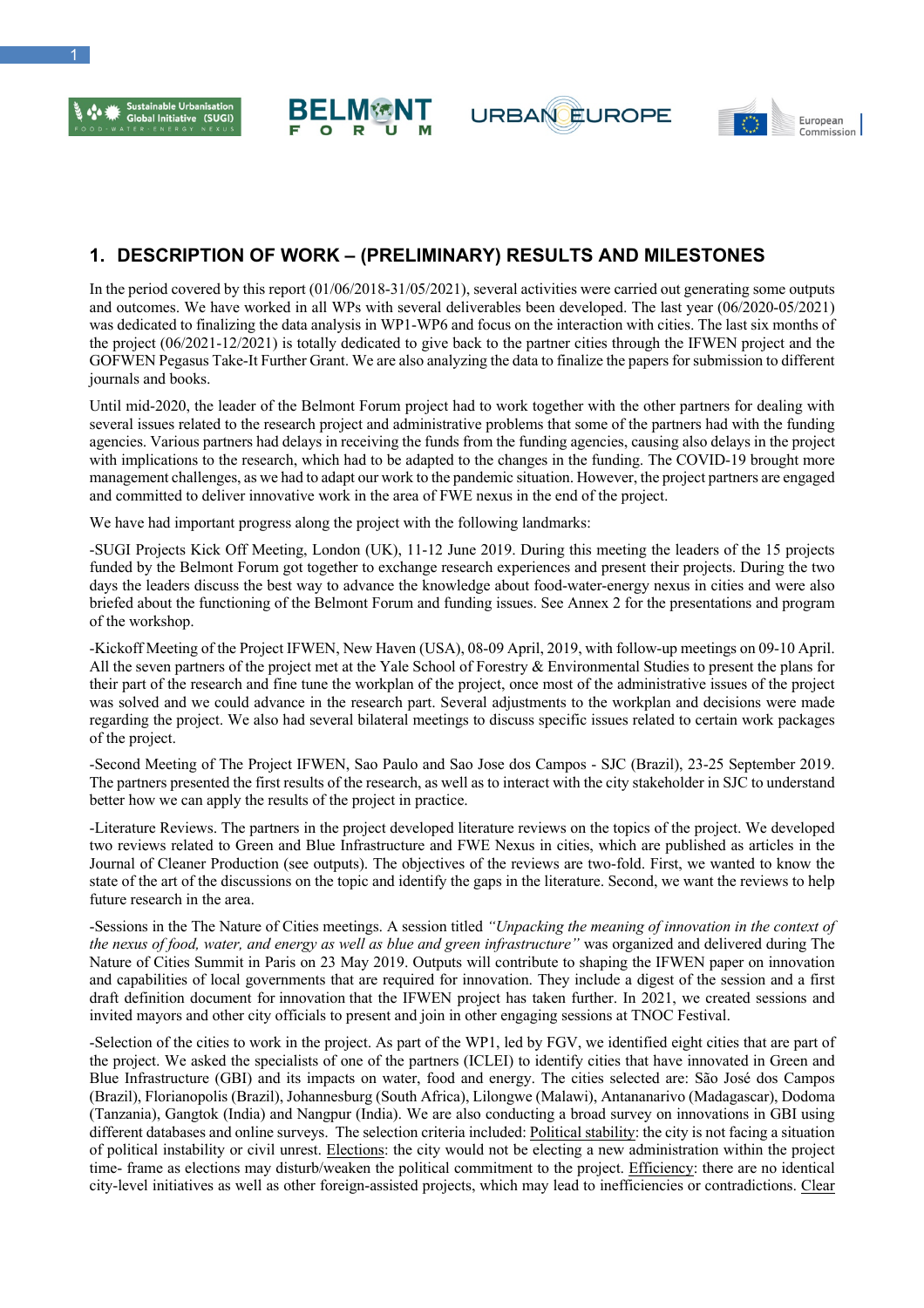









demand: the city presents a clear demand for work on urban governance, and how to assess, govern and build green and blue infrastructure (GBI) and food-water-energy nexus (FWEN) solutions and policies - as evidenced by local climate and environmental challenges, and national climate strategies and projections. Clear leadership and engagement: the city presents a leadership role in its region ensuring commitment with the project activities as well as willingness for engaging with further dissemination nationally and internationally. Project attractiveness: consider a balanced mix of cities with some engaging with the issues for the first time and some that are already developing innovative FWEN and GBI work. This helps the knowledge transfer through capacity building from experienced to non-experienced city staff. Mapping of local and national stakeholders: involved in FWEN and GBI to minimize potential political risks and ensure the participation of a diverse group of stakeholders. Existing climate change commitments / Alignment to national policies and action plans: the explicit or implicit mention of FWEN or GBI in the selected countries' climate change policies and action plans to ensure project impact in the long term. Access to information: easy to access from a logistical perspective or geographically close to one of the consortium partners' headquarters/offices. Besides the eight cities, we have two associated cities where we are doing research: Kunming and Taipei. There are two research papers and a policy paper being prepared as result of this research.

-Development of the model to assess the impacts of the innovations. In the WP 2, led by Yale University, we are developing a model to assess the impacts of the GBI on the nexus in the cities selected in WP1. We have had several discussions along the project. We have developed the model for green roofs to be tested initially in one city (SJC). We are collecting the data to run the model for the city of Johannesburg.

-Survey on Capabilities in Cities. In order to implement WP3, WP4 and WP5, FGV, Stockholm Resilience Center (SRC) and ICLEI worked together to develop a survey to analyze the level of capabilities in the cities and also the learning mechanisms. A survey manual for each city was developed and ICLEI is applying the survey in the eight selected cities. The questionnaire was designed to (1) find out more about one specific initiative within the city that contributes to optimizing food, water, and energy elements (or some combination thereof); and (2) gain an understanding of food, water, and energy systems in general across the city. The interviews with cities were planned and took place during June and July 2019. These helped ICLEI Regional Offices and consortium partners to identify the capabilities cities need to have in order to advance changes in FWEN towards more sustainable urban processes. We finalized the policy paper and are working in two separate working papers for future submission. The first working paper was finalized.

- Engagement with cities ICLEI's Regional Offices (Africa, South America, and South Asia Secretariats) with coordination provided by the World Secretariat, conducted interviews, using the survey tool, with the most relevant city officials in all eight selected cities. ICLEI still liaising with the local governments' representatives and relevant stakeholders to collect further information about the FWEN and GBI in the project cities. The interviews with project cities conducted by ICLEI offices provided fundamental information for the consortium to understand: (i) What kind of capabilities these cities need to have to innovate in FWEN, (ii) What kind of intervention from city stakeholders allowed changes in FWEN to improve sustainability and what is the role of each different stakeholder; (iii) What are the main learning mechanisms used by the cities to build capabilities to work on FWEN, and (iv) What legal, administrative, political, cultural and economic factors may have enabled or hindered achievement of desired results in terms of FWEN in these jurisdictions.

-Case studies of selected cities. ICLEIs developed the case studies for Antananarivo (Madagascar), Dodoma (Tanzania), Johannesburg (South Africa), and Lilongwe (Malawi); ICLEI SAMS prepared the studies for São José dos Campos (Brazil), and Florianopolis (Brazil); and ICLEI SAS drafted the studies for Gangtok (India), and Nagpur (India) with contribution, and coordination provided by ICLEI WS. These contributed to discussion at our consortium meeting in Sao Paulo and identification of learning mechanisms that local governments employ for improving nexus application, as well as to development of a paper on how nexus innovation in each city is understood. The case studies were further developed with 10 interns, Masters' students in the University of Manchester (UK). They have written six reports on the cases and we are finalizing another two. Those report will serve as material for our research and publications.

-Analysis of nexus in urban spaces. MCU examined open-air edible greenspaces, including community gardens, rooftop gardens, and school gardens, in the Taipei Garden City program to understand the interconnection of food yield, water usage, and energy consumption. WP6, led by MCU, has accomplished first-hand data collection, including 18 site investigations; 11 in-depth interviews with stakeholders of Taipei Garden City program; and 130 questionnaire surveys into managers of garden sites, as well as second-hand data, including land use/land cover maps, water consumption of garden sites, and socio-economic data of Taipei and New Taipei cities. This information has been used to assess/estimate the material flows of and social influence on the FEW nexus of edible greenspaces in Taipei Garden City program. The initial results suggest the amount of electricity and water consumption is varied by the type of gardens, which is closely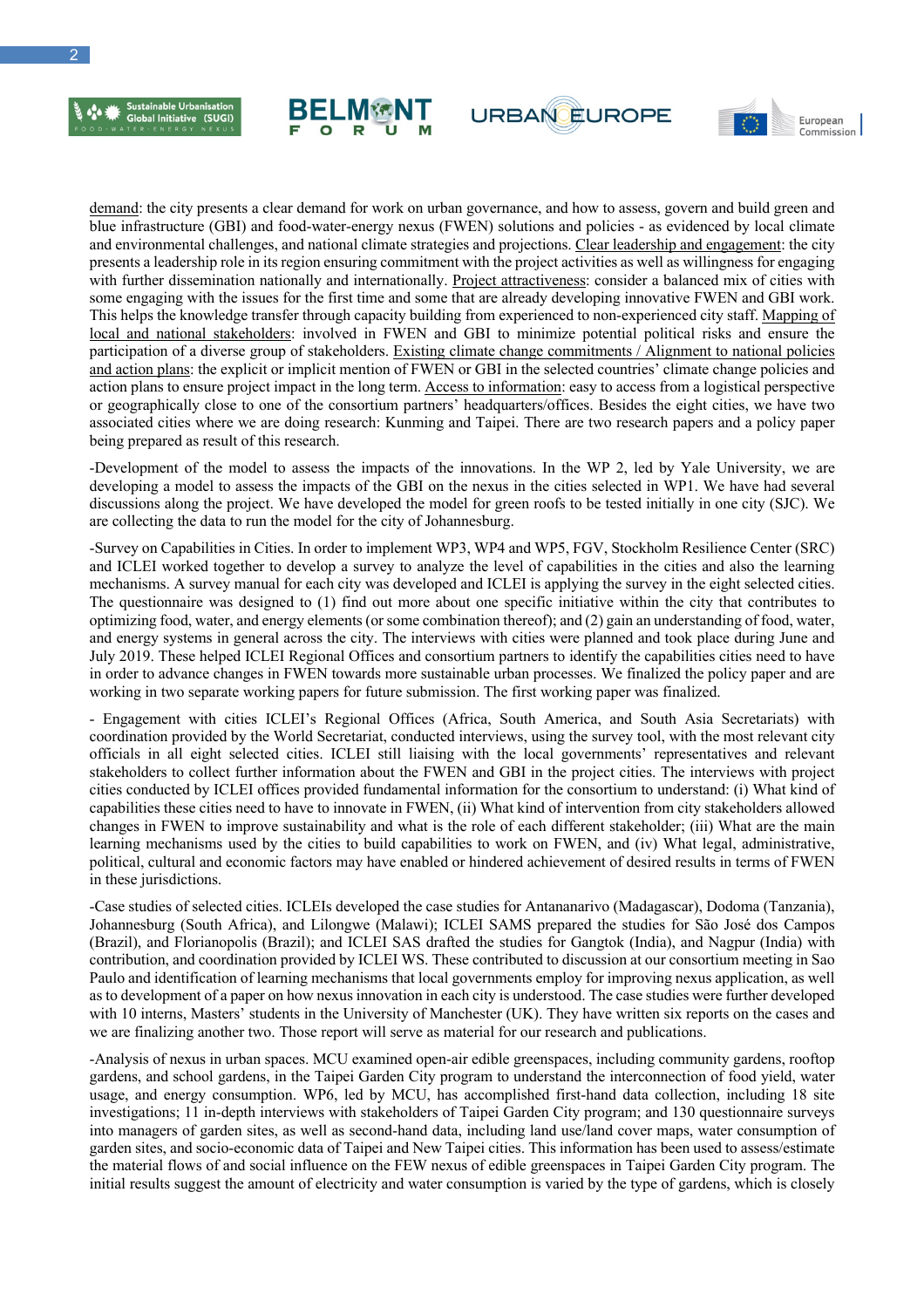







related to the purpose of gardens and operation. A closer insight into the difference in the operation of gardens shows that stakeholders, including landscape consultants, NGOs, and garden managers, play an important role in determining the innovation and the sustainability of resource use. This WP is developed based on empirical study, which combined quantitative and qualitative research methods. It enables the assessment of policy influence on the nexus of food yield, energy use, and water consumption. Although the result provides important picture regarding FEW impacts from the decision of implementing small urban farms/gardens in cities, it might not be generalizable to cities with different climate and governance structure. The multiple case study from different countries of the other WPs will help to address this difference.

-Exchange of researcher. In 2019, the postdoc researcher Rodrigo Bellezoni spent the months of March and April in Yale University, to interact with Dr. Fanxin Meng and other researchers from Yale University. During the month of September Yale University's postdoctoral researcher Fanxin Meng was in FGV EAESP in São Paulo as a visiting scholar. She interacted with FGV's team to develop the WP2 and the literature reviews. The exchange was very fruitful, and we have been able to advance the project in many aspects, besides the researcher having the opportunity to interact with the broader research team of FGV EAESP.

-Organization of a special issue in the Journal of Cleaner Production. The partners are organizing a special issue of the Journal of Cleaner Production on the topic of the research for 2021. This will be an opportunity to put together some of the research of the project. The deadline for paper submission is over in 06/2021 and the special issue is planned for the end of 2021.

-Interaction with the other SUGI projects. The PIs of the five SUGI projects of FAPESP (METABOLIC, CITYFOOD, WASTE FEW ULL, GLOCULL) have interacted with FGV group along the projects. We have had three meetings to discuss the results of our projects and collaboration among our research team. The last meeting was in ESALQ/USP in Piracicaba on 06 September 2019, and we were planning another meeting in 2020, which was canceled due to Covid-19. We plan a meeting in the second half of 2021.

- Website (ifwen.org). Website was completed for the project consortium. It includes the basic information of the project and after testing it will be available to the public.

-Public Event and Book. We completed one public engagement event in Sao Jose dos Campos (SJC) in Brazil in partnership with the city government and other stakeholders in September 2019. We completed a report and map book from the event and published this on both the TNOC platform and the project website. We completed an essay on the themes and topics of the project. Completing the first public event was a milestone for the project as it was our first moment to take the results and work of the research teams in the project and connect this with the public. The event was inspiring and engaging and we received excellent feedback for the event.

- Virtual IFWEN workshop in June 2020. The one-week workshop with the consortium partners was planned to be held in Cape Town in April 2020, but it was done remotely on 18 and 23 June 2020. The results of this workshop informed continuation of the work in a remote form, including the work the consortium is committed to, particularly the next stage of transforming the research into a useful tool . The consortium managed to carry the work forward through the calls and scheduling two days of virtual workshops to ensure the project work remains on track. We have deviated slightly from the number of roundtables and essays we had expected to have published by this time. This is partly because of an early delay in the project for the research teams, which meant we did not have material and findings to produce public engagement content.

-Collective Intelligence Challenge "IFWEN-MIT POST-COVID-19 CITY CoLab Challenge THE POST-COVID-19 CITY". The IFWEN team, led by TNOC, ran a colab, as a multidisciplinary collective intelligence challenge, with a team of the Massachusetts Institute of Technology (MIT). We received dozens of submissions for the challenge and selected four of them for winning a USD 1,000 prize. More information at: https://www.pandemicresponsecolab.org/challenges/2020/the-post-covid19-city

-Conference Action Session ate RISE Africa. ICLEI and TNOC organized a session called "Mapping Voices: What's the story of Food, Water and Energy in your City?". The session was hosted at ICLEI RISE Africa to support the promotion of IFWEN and GOFWEN. The session is recorded for the public at: https://riseafrica.iclei.org/riseprogramme2021/mapping-voices-food-energy-water-security/

-Several Essays developed by The Nature of Cities (TNOC) platform. TNOC developed a series of essays on the Project, such as (i) "Financer des villes plus vertes pour l'avenir que nous voulons. Financing Greener Cities for the Future We Want". This essay was published on TNOC following the completion of a research milestone for the whole project team;